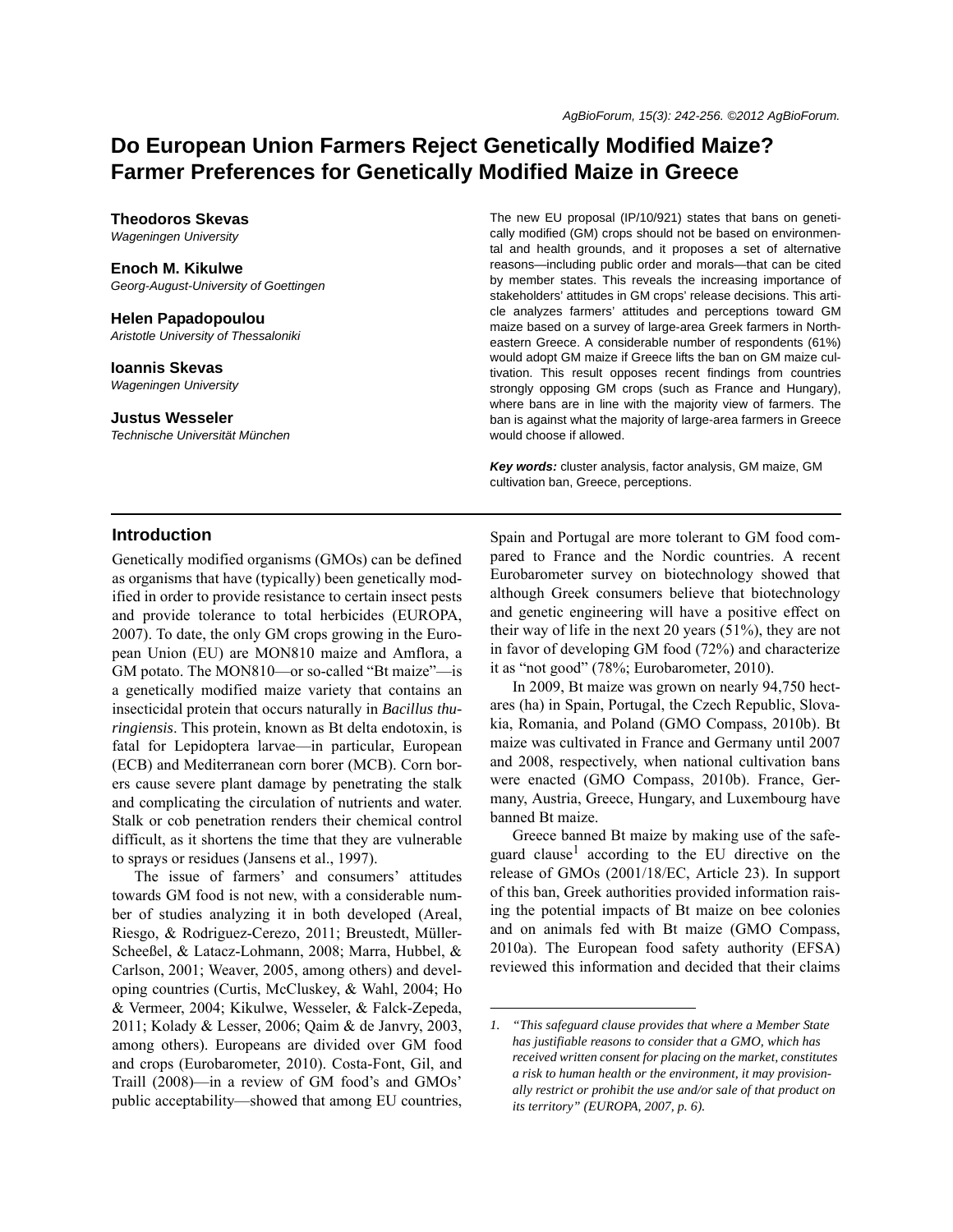were not scientifically substantiated (EFSA, 2008). In 2009, the European Commission (EC) tried to force France, Greece, Austria, and Hungary to lift bans on growing Bt maize but could not muster the majority votes of member states needed.<sup>2</sup> Thereafter, a package of proposals was put forward, where the EC will keep approving GM crops (based on scientific advice from EFSA) but will enable EU member states to choose whether they will approve them for cultivation (Proposal IP/10/921). According to the new proposal, if member states decide to ban GM crops, they should not base their decision on health or environmental grounds. A draft list for acceptable reasons for a ban prepared by the EU Commission includes seven reasons: public order, public morals, ensuring consumers can buy GMfree products, town and country planning, preservation of farming diversity, cultural and historical heritage, and vaguely-defined "social policy objectives" (Rankin, 2011). Public order and morals constitute the only reasons from the proposed list that are part of the general  $exceptions<sup>3</sup>$  to the World Trade Organization (WTO) norm of trade liberalization (Marwell, 2006). As a result, these might be the only reasons from the list that could possibly withstand a legal challenge in the WTO. Greek authorities could ban the cultivation of GM crops to maintain public order in the face of popular opposition to the technology. An important question is whether public opinion in Greece is against the release of GM crops and food. In an effort to reveal public opinion on GM technology, both consumers' and producers' attitudes should be considered.

While there are studies that address the issue of acceptability of GM products from Greek consumers (Antonopoulou, Papadas, & Targoutzidis, 2009; Arvanitoyannis & Krystallis, 2005; Batrinou, Spiliotis, & Sakellaris, 2008), there is a lack of research on the food-producer side. This study tries to fill this gap by exploring farmers' willingness to adopt Bt maize in Greece. This will enable a comparison of producers' and consumers' attitudes toward GM maize and reveal if there is a consensus regarding the rejection of GM crops in Greece that can justify the use of the "public order or morals" claim to ban GM maize and supports the argument "farmers do not want" the technology. Addition*AgBioForum, 15(3), 2012 | 243*

ally, the study tries to ascertain the perceptions and characteristics of farmers who are likely to grow Bt maize; doing so contributes to the debate of GM crops' approval in the EU. This article discusses the benefits, costs, and externalities of GM maize adoption. Then, the methodology followed in this study is presented and information on the study area and the collected data is provided. Results are analyzed, followed by discussions and conclusions.

# **Benefits, Costs, and Externalities of GM Maize Cultivation**

The reduced application of insecticide is a major direct benefit of GM crops that are insect resistant. Less insecticide use reduces farmers' exposure to chemicals (Hossain et al., 2004; Huang, Hu, Rozelle, & Pray, 2005) and lowers pesticide residues in food and feed crops, while it also releases fewer chemicals into the environment and potentially increases on-farm biodiversity (insects and pollinators; Nickson, 2005). Additionally, a health bene- $\int$ fit of Bt corn is the reduction of mycotoxins<sup>4</sup> in food and feed products (Wu, 2006). Benefits for farmers due to Bt maize adoption may also arise from off-farm income. Bt maize adoption results in crop-management simplification that frees labor, which may be directed to off-farm activities. Considering that agricultural production takes place under a stochastic environment where periods with high pest infestations are not unusual, Bt maize offers insurance against devastating crop losses. As most Bt maize in Europe is used as feed for animal production, productivity gains<sup>5</sup> of Bt maize cultivation can lead to increased efficiency in feed production. This may help increase animal production without increasing pressure on natural habitats.

A meta-analysis of the ex-post impact assessments of GM crops reviewed by Demont, Dillen, Mathijs, and Tollens (2007) shows that, on average, farmers and consumers capture two-thirds of the benefits of firstgeneration GM crops, whereas only one-third accrues to gene developers and seed suppliers. Wesseler, Scatasta, and Nillesen (2007)—in a study that assesses the exante incremental benefits and costs of introducing transgenic maize in the EU-15—reported the social

*<sup>2.</sup> Getting crops approved requires a 'qualified majority' of the 27 member states that make up the European Council in favor (at least 255 from a total of 345 votes).*

*<sup>3.</sup> Other exceptions include measures that protect exhaustible natural resources; human, animal, and plant life; and health.*

*<sup>4.</sup> Mycotoxins are natural secondary metabolism products of fungi with toxic properties of carcinogenicity (Wu, 2006).*

*<sup>5.</sup> Demont and Tollens (2004) report that in the temperate growing areas, yield gains due to Bt maize are estimated at 5%. Skevas et al. (2010), in a case study of GM farmers in Portugal, report mean yield increases of 15.5%.*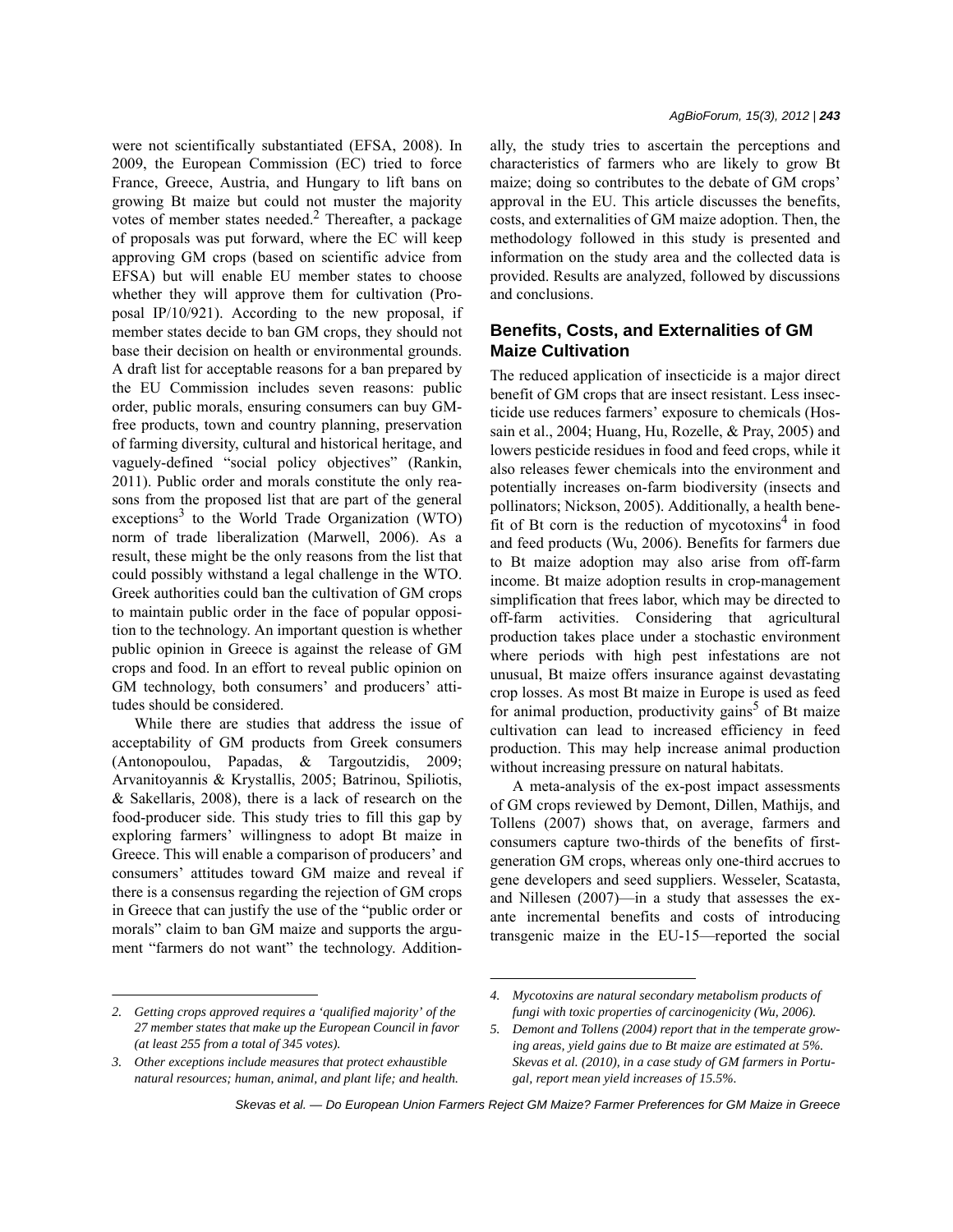incremental reversible benefits from introducing Bt and HT maize in Greece to be  $£11.76$  and  $£5.44$  million, respectively.

One of the costs of Bt maize cultivation is the technology fee, which represents the difference between the seed costs of Bt maize and equivalent conventional varieties. The increase in production costs due to the technology fee can be offset from yield increases (because of lower crop damage) and decreased pesticide costs. This is depicted in the case study of Skevas, Fevereiro, and Wesseler (2010) from Portugal where farmers' incremental benefits of Bt maize cultivation were on average €254/ha. The authors reported that for some of the farmers in the case study, the savings on insecticide spending alone could compensate for the technology fee impelled in the Bt seed price.

As in the EU, the property rights of planting GM crops are with the non-GM farmer, while GM farmers are faced with ex-ante and ex-post liability costs. Investing in strategies to avoid cross pollination and informing or reaching an agreement with non-GM neighbors for planting GM crops (transaction costs) are examples of ex-ante costs; ex-post liability costs involve compensation for damages caused to a neighboring field. Rigid coexistence regulations can increase ex-ante costs and decrease GM crop adoption (Demont et al., 2008; Skevas, Wesseler, & Fevereiro, 2009). In general, the existence of high or low ex-ante costs depends on the specific case under investigation. For instance, high transaction costs may arise if several non-GM neighbors are involved or they are not willing to negotiate. On the other hand, case study results from Portugal show that farmers could reduce transaction costs to zero by cultivating GM maize in bordering fields (Skevas et al., 2010). Agglomeration of GM and non-GM crops due to incentives that lower transaction costs is also referred to in the study by Beckmann and Wesseler (2007).

The environmental concerns over GM maize cultivation focus mainly on the transfer of GM traits to populations of wild plants, as well as direct or indirect effects on non-target organisms (Food and Agriculture Organization [FAO], 2003). Different GM traits cause different environmental impacts dependent on whether they confer a selective advantage or disadvantage over wild plants (Dunwell & Ford, 2005). The transfer of Bt maize's insect resistance to weedy species will undoubtedly confer an advantage over plants lacking this trait. On the other hand, the increase in transgene frequency in the wild may reduce insect populations and organisms that rely on them. The high variation of results in studies on gene flow makes it difficult to get a consistent view about their implications for the environment (Van de Wiel, Groot, & den Nijs, 2005).

Wolfenbarger, Naranjo, Lundgren, Bitzer, and Watrud (2008) conducted a meta-analysis on the effects of Bt crops on functional guilds of non-target arthropods. Some species-specific effects have been identified when comparing Bt maize with its unsprayed counterpart; but, when the non-GM counterpart has been controlled with insecticides, Bt maize exhibits a higher abundance of non-target arthropods. The effect of Btmaize pollen on non-target Lepidoptera in Europe has been estimated to be extremely low, as depicted by the low mortality rates of butterflies and moths reported in the study by Perry et al. (2010). The authors conclude that so far, no negative environmental impact of Cry1Ab-expressing Bt maize has been reported. Álvarez-Alfageme, Bigler, and Romeis (2010) could not reproduce the findings of previous studies reporting harmful effects of Cry1Ab and Cry3Bb on *Adalia bipunctata* larvae feeding on maize, concluding that those studies were most likely based on poor study designs and procedures.

Moving to the human health effects of GM crops, scientific organizations and many authoritative government agencies have concluded that GM foods developed for human consumption are generally safe (EFSA, 2009; FAO/World Health Organization [WHO], 2001; Royal Society, 2002; Society of Toxicology, 2002). Similar conclusions are reported from Bakshi (2003), who reviewed the available literature on potential adverse health effects of GM crops, and Cellini et al. (2004), who examined unintended effects of GM crops and products. To conclude, there is neither a negative impact of Bt maize on environment nor on human health, while the further impact on the environment is positive.

#### **Methodology**

#### *Data Collection and Study Area*

The aim of this study was to capture the views of Greek farmers towards Bt maize. A survey about the agricultural year 2008-2009 was conducted among maize farmers in July and August 2010 with face-to-face interviews. Farmers were selected by snowball sampling (e.g., Barbieri & Mshenga, 2008; Greig, 2009), a technique where initial study participants recommend additional participants among their colleagues. The snowballing technique was employed due to the high cost of conducting a representative survey with a random sample. Moreover, upon the first contact, some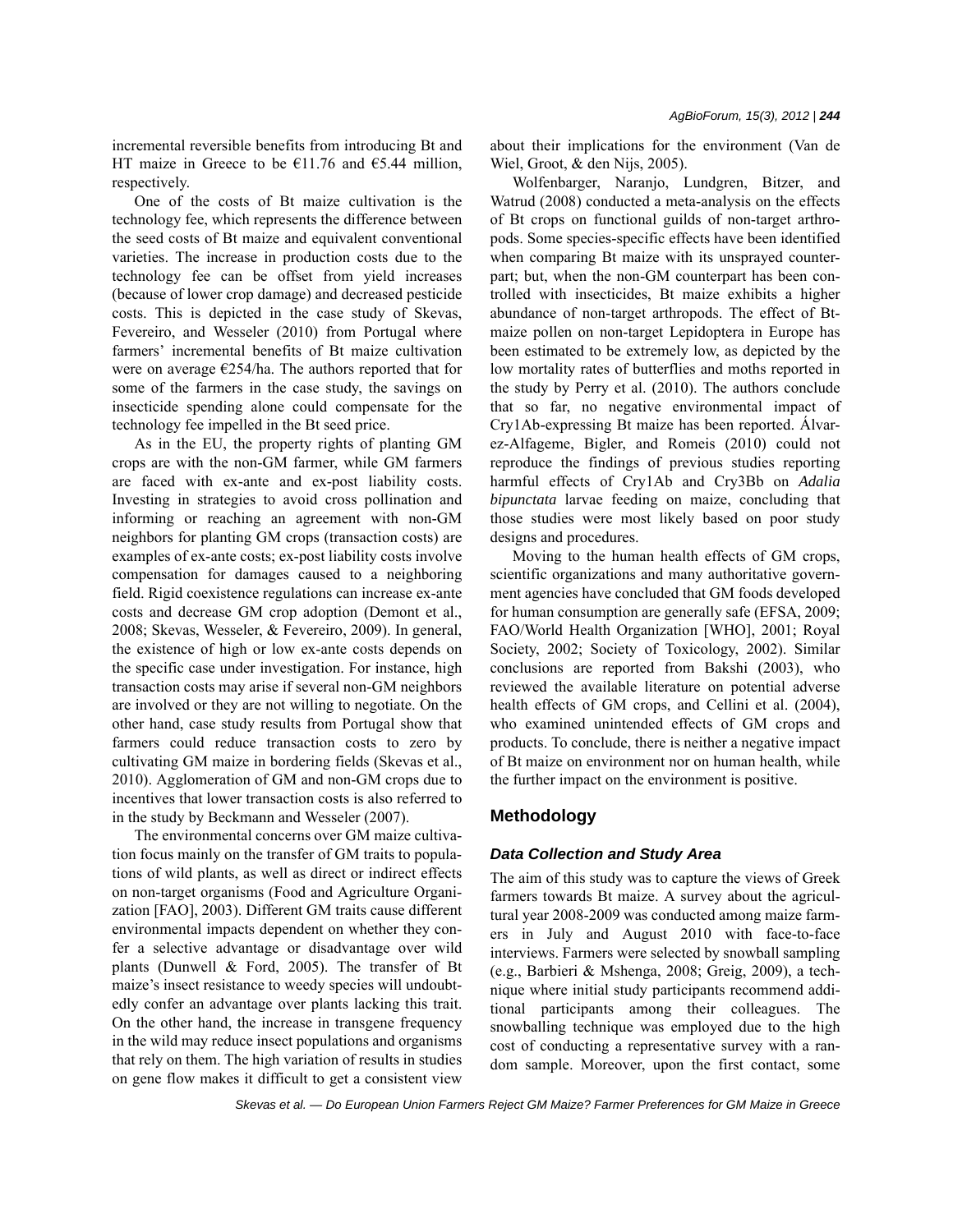farmers were skeptical about the research because of the topic (i.e., Greece has banned the cultivation of GM crops and recent field trials were subject to vandalism [GMO Compass, 2010a]). The snowball approach (farmers told each other about the study) helped to build trust with farmers. A total of 201 respondents were selected. The study area was the North Eastern region of Greece called East Macedonia and Thrace Periphery. The predominant type of agriculture in the area is arable farming—mainly wheat, maize, and cotton production. East Macedonia and Thrace Periphery had the highest grain maize area planted in the country in 2007, with 67.4 thousand ha, 16,420 maize farmers, and average maize yields of 9.6 t/ha (Eurostat, 2010). Mean pest pressures<sup>6</sup> in East Macedonia and Thrace in 2008 were 58% and 56%, respectively, while the average pest pressure in Greece for the years 2003-2008 was 54% (G. Zanakis, Pioneer Greece, personal communication, October 23, 2012).

In implementing the survey, respondents were briefly informed about the context of the study and told that there are no wrong or right answers, but their opinions were of interest. Data were collected using a formal pre-tested questionnaire. Data collected included farmlevel data (e.g., farm size); household characteristics (education, age, income, etc.); and farmers' knowledge, attitudes, and perceptions towards Bt maize. The latter were measured by asking respondents if they strongly agreed or disagreed with 14 statements. The rating of each statement was based on a five-point Likert scale, including 'strongly disagree' (1), 'disagree' (2), 'uncertain' (3), 'agree' (4), and 'strongly agree' (5). These statements were organized in different categories, in particular on knowledge/information about Bt technology (three statements), willingness to adopt Bt maize (five), potential environmental risks (three), and potential health risks (three).<sup>7</sup> See the Appendix for the survey instrument.

# *Data Analysis*

Data analysis was implemented using the statistical package Stata, version 11. The farm and farmer characteristics were analyzed using descriptive statistics. For the attitudinal statements or farmers' perceptions of GM technology, descriptive analysis was initially performed. Next, the statements were subjected to a principal factor analysis with Crawford-Ferguson rotation to reduce the number of variables, reduce the data's complexity, and detect structure in the relationship between variables (i.e., to classify variables). The criteria for acceptability of a factor solution were based on a) minimum factor eigenvalues of 1.0 and b) exclusion of items with factor loadings less than 0.60. A reliability analysis based on Cronbach's alpha statistics was used to investigate the internal consistency of the factors—that is, how closely related a set of items is as a group.

Based on the findings of factor analysis for attitudes towards Bt maize, a non-hierarchical cluster analysis was performed using a K-means cluster analysis. Cluster analysis segments the respondents into groups (i.e., clusters) so that the respondents in the same group are more similar to each other (with respect to attributes of interest) than to those in other groups. To better understand the profiles of the clusters, bivariate analysis using Chi-square tests was applied to relate clusters' mean values with the farmers' socioeconomic characteristics. To explain the cluster membership, a multinomial logit model is estimated using as explanatory variables the farmers' socioeconomic characteristics. The multinomial logit estimates the probability of an individual belonging to a specific cluster. As the estimates of the multinomial logit model are not directly interpretable as meaningful relations, the marginal effects for each explanatory variable were computed. The marginal effect reflects the change in the probability to belong to any cluster given the change in the explanatory variable. Finally, relationships of farmers' socioeconomic characteristics and their perceptions were explored using multivariate regressions. The factors obtained from the factor analysis were used as the dependent variables,

*<sup>6.</sup> Pest pressure is the percentage of infected corn plants in a region. After selecting a large number of fields in the region of interest, pest-control specialists randomly choose two different rows of 50 continuous plants in each field and count the infected corn plants (by monitoring infection symptoms such as holes in the stalk, broken tassels, etc.). Mean pest pressure is the average (%) of the set of infected corn plants from the fields of a region (G. Zanakis, Pioneer Greece, personal communication, October 23, 2012).*

*<sup>7.</sup> The statements used in this study were selected after identifying in the GM technology adoption literature the most important factors affecting farmers' adoption of GM crops. Among the important factors affecting GM crops' adoption are prior knowledge (Kolady & Lesser, 2006) and information on the Bt technology (Marra et al., 2001), price variables (Alexander & Van Mellor, 2005), insecticide applications and yield effects (Qaim & de Janvry, 2003), and technological externalities and risks (Breustedt et al., 2008; Kikulwe et al., 2011).*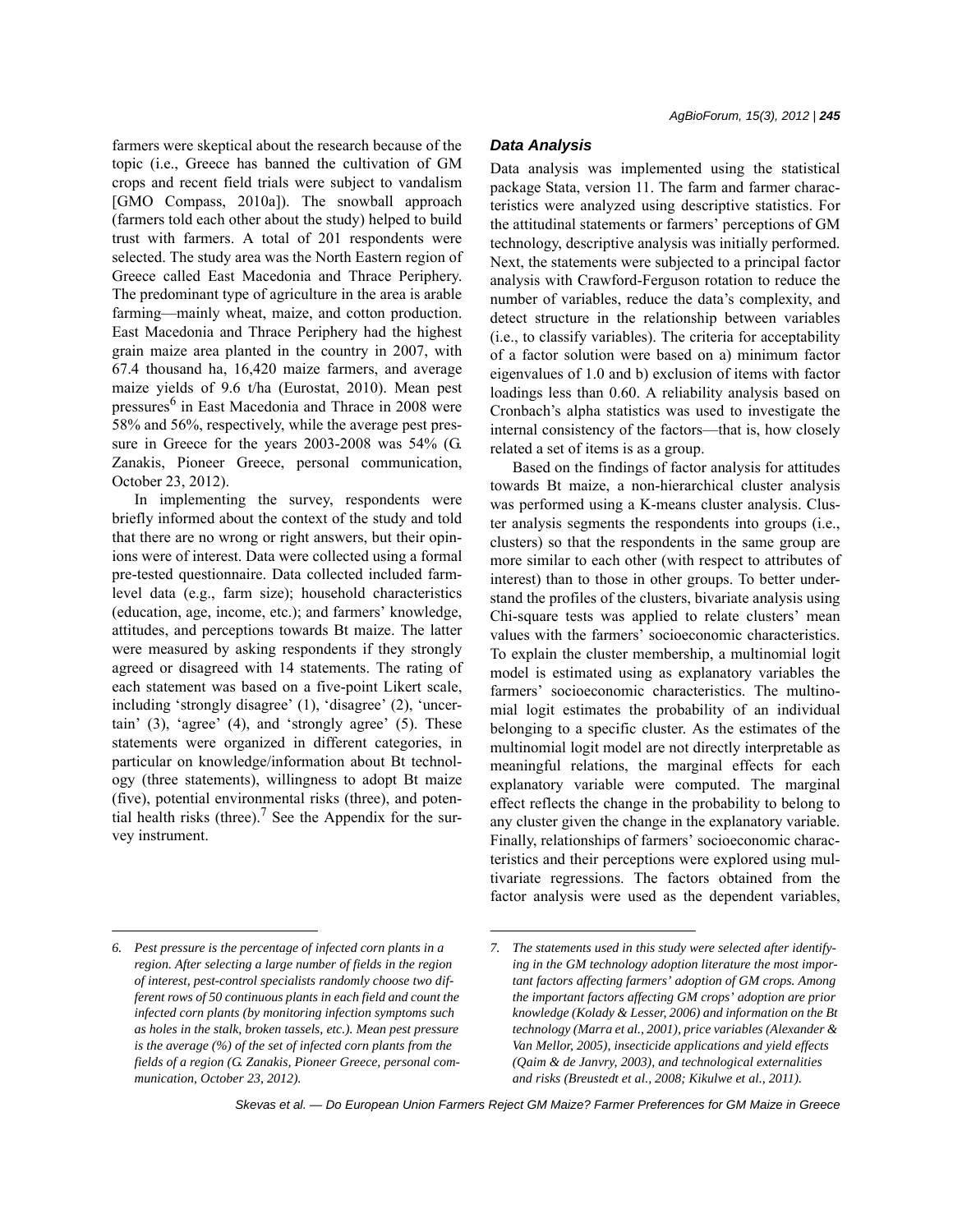| rable 1. Descriptive statistics of surveyed farmers. |               |                                     |  |  |  |
|------------------------------------------------------|---------------|-------------------------------------|--|--|--|
| Variable                                             |               | Mean (Std. dev.)                    |  |  |  |
| Age                                                  | 53.21 (12.24) |                                     |  |  |  |
| Total area planted (ha)                              | 23.60 (21.37) |                                     |  |  |  |
| Maize area planted (ha)                              | 10.84 (11.69) |                                     |  |  |  |
| Agricultural income (all<br>crops in $\in$ 1.000)    | 31.02 (37.29) |                                     |  |  |  |
| Non-agricultural income<br>(€1.000)                  | 4.51 (3.39)   |                                     |  |  |  |
|                                                      |               | <b>Proportion of</b><br>affirmative |  |  |  |
|                                                      | Category      | responses (%)                       |  |  |  |
| Maize use                                            | All sold      | 75.1                                |  |  |  |
|                                                      | All farm use  | 15.4                                |  |  |  |
|                                                      | <b>Both</b>   | 9.5                                 |  |  |  |
| Insecticide use to control                           | Yes           | 14.4                                |  |  |  |
| corn borers (2008)                                   | No            | 85.6                                |  |  |  |
| Gender                                               | Male          | 98.5                                |  |  |  |
|                                                      | Female        | 1.5                                 |  |  |  |
| <b>Cooperative member</b>                            | Yes           | 74.6                                |  |  |  |
|                                                      | No            | 25.4                                |  |  |  |
| <b>Education</b>                                     | None          | 1.5                                 |  |  |  |
|                                                      | Primary       | 49.7                                |  |  |  |
|                                                      | Secondary     | 42.3                                |  |  |  |
|                                                      | College/univ  | 6.5                                 |  |  |  |

**Table 1. Descriptive statistics of surveyed farmers.**

while the explanatory variables included the socioeconomic characteristics of the farmers.

#### **Results**

#### *The Respondents*

Table 1 provides the summary statistics of the most important socioeconomic characteristics of the surveyed farmers. Male farmers (98.5%) generally responded to the survey questions and the average age of the respondents is 53.2 years. The average farm size is 23.6 ha, of which nearly 10.8 ha is under maize production. Farmers' agricultural and non-agricultural annual income was on average  $\epsilon$ 31,000 and  $\epsilon$ 4,510, respectively. Of all respondents, 75.1% sold all their maize. The majority of the surveyed farmers (around 75%) are members of a cooperative. When comparing our drawn sample with the latest population statistics of Greek farmers, the average farm size in Greece was 4.7 ha in 2007; the average farm size in East Macedonia and Thrace was 6.1 ha (Eurostat, 2010). These statistics show that our sample farm size is much larger than the population mean. Mean income of arable farms in Greece is  $£25,500$  (Eurostat, 2010). Our sample



**Figure 1. Perceptions of farmers on Bt maize externalities (%).**

*Note. HH=human health; EN=environment.*

agricultural income is slightly larger than the population mean. Most of the respondents had either attended primary (49.7%) or secondary education (42.3%), while a minority (6.5%) had a university degree. Latest population statistics of all Greek farmers show that 47.7% had primary education, 28.2% secondary education, and 6.5% tertiary education (Hellenic Statistical Authority, 2010). Therefore, the results of this study can be generalized to large Greek producers.

#### *Perceptions of GM Technology*

Around 94% of the surveyed farmers have heard about Bt maize. Although corn borer was considered to be an important pest in maize cultivation, only 14% of all respondents had used insecticide to control its damage. A descriptive statistic of the Likert-scale part of the survey is presented in the Appendix. Eighty percent of the respondents stated that information on Bt technology is not easily accessible. Around 61% of the questioned farmers would have cultivated Bt maize, 33% answered negatively, and 6% were neutral. Pointing to the benefits of GM maize technology, 56% of the respondents would adopt Bt maize if it was sold at the same price as the conventional one; 68% would adopt Bt maize for the benefit of decreased production costs resulting from the non-use of insecticides for MCB. Only 32% of all respondents and 35% of those that are willing to adopt Bt maize believe that they can effectively control MCB if they use Bt maize, while 57% are neutral. Around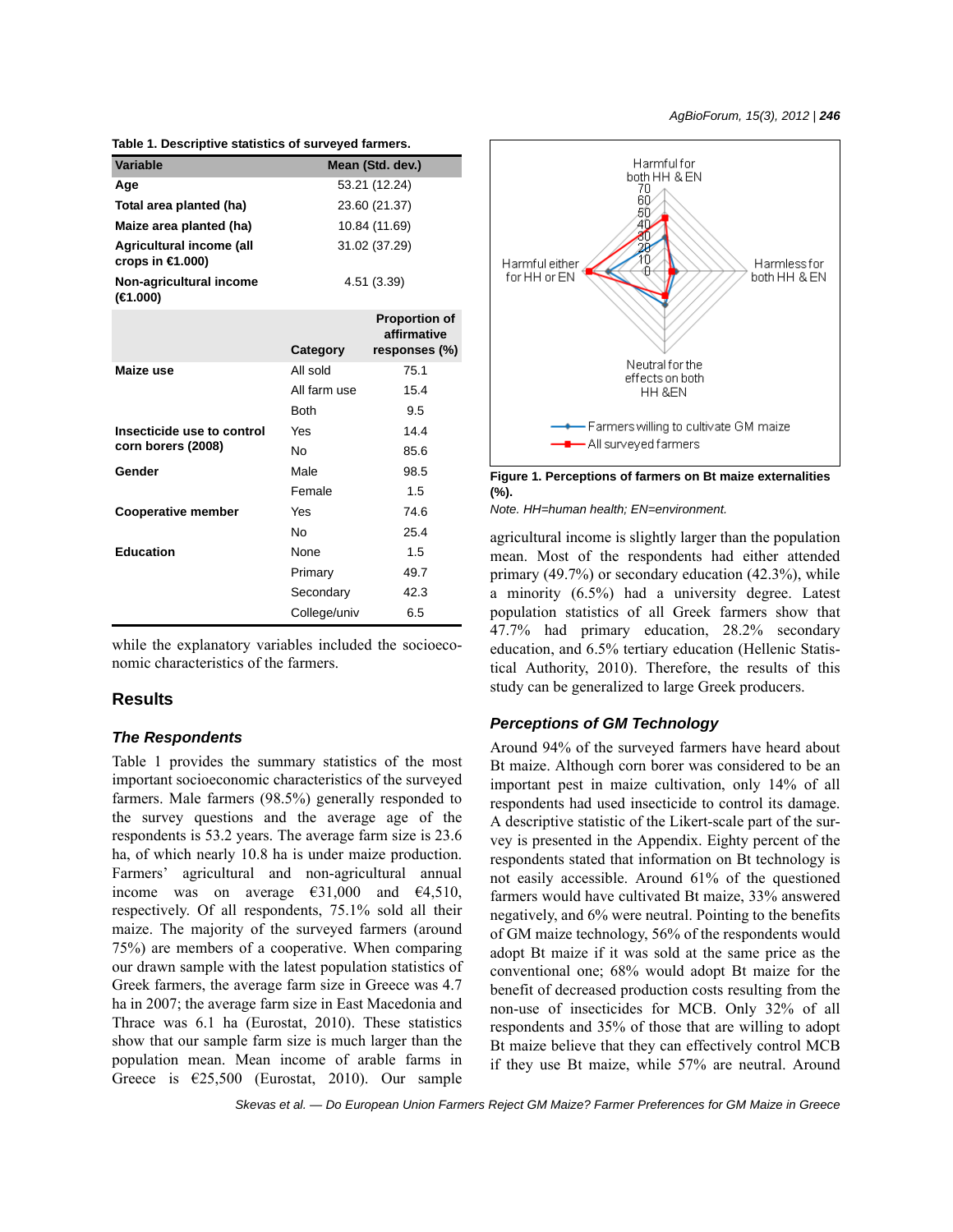**Table 2. Rotated factor loadings.**

|              |                                                                                                                         | <b>Factor loadings</b> |          |                      |
|--------------|-------------------------------------------------------------------------------------------------------------------------|------------------------|----------|----------------------|
|              | <b>Statements</b>                                                                                                       | BtE <sup>1</sup>       | $BtA^2$  | $Bt$ IK <sup>3</sup> |
| 1            | Information on MON810 is easily accessible.                                                                             | $-0.032$               | 0.152    | 0.706                |
| $\mathbf{2}$ | I can control more effectively crop damage from the MCB if I cultivate MON810.                                          | 0.313                  | 0.581    | $-0.067$             |
| 3            | If the majority of Greek farmers are in favor of MON810 cultivation, it should be<br>legalized.                         | $-0.310$               | 0.665    | $-0.341$             |
| 4            | I would have adopted MON810 if its cultivation was legalized.                                                           | $-0.304$               | 0.691    | 0.422                |
| 5            | I would cultivate MON810 if it was sold at the same price as the conventional.                                          | $-0.221$               | 0.667    | $-0.405$             |
| 6            | Insecticide use poses a threat to my health and/or the health of my farm<br>employees.                                  | 0.361                  | $-0.100$ | $-0.519$             |
| 7            | I will cultivate MON810 if I do not have to use insecticides that constitute a<br>considerable production cost.         | $-0.144$               | 0.763    | $-0.465$             |
| 8            | I will cultivate MON810 if I don't have to expose myself or my workers to the<br>health risks of pesticide spraying.    | $-0.076$               | 0.759    | $-0.447$             |
| 9            | Harmful environmental effects of MON810's, and in general GM crops'<br>cultivation, are likely to appear in the future. | 0.779                  | $-0.189$ | 0.272                |
| 10           | <b>MON810 cultivation can threaten biodiversity.</b>                                                                    | 0.771                  | $-0.273$ | 0.233                |
| 11           | Even though GM crops may have advantages, it is basically against nature.                                               | 0.692                  | $-0.234$ | 0.263                |
| 12           | GM technology should not be used even for medicinal purposes.                                                           | $-0.130$               | 0.001    | 0.675                |
| 13           | Harmful human health effects of GM foods are likely to appear in the future.                                            | 0.733                  | $-0.183$ | 0.409                |
| 14           | Even though GM production was distributed exclusively as animal feed,<br>human health might have been still in danger.  | 0.787                  | $-0.216$ | 0.368                |

*Note: Loadings in bold are values of 0.6 and above. 1 BtE=Bt maize externalities; 2 BtA=Bt maize acceptability; 3 BtIK=Bt maize information-knowledge*

91% of the questioned farmers pointed out the use of insecticides pose a threat to the health of the farm operator. As a result, 68% stated that they would adopt Bt maize to avoid exposure to insecticide spraying. On Bt maize's externalities, around 50% and 59% of the surveyed farmers believe that Bt maize cultivation poses a risk to the environment and human health, respectively.

Figure 1 compares the perceptions of all surveyed farmers and those that are keen on adopting Bt maize towards Bt maize's externalities. Only 8.9% of the farmers that are positive towards Bt maize adoption believe that Bt maize does not pose any threat to both human health and the environment, while the percentage drops to 5.4% if we consider all the questioned farmers. From all respondents, around 45% believe that Bt maize poses risks to both human health and the environment, while 29% of the farmers that are interested in cultivating Bt maize share the same opinion. Around 65% and 48% of all surveyed farmers and those that are willing to adopt Bt maize, respectively, stated that Bt maize has negative effects either on human health or the environment.

#### *Factor Analysis*

The results of the factor analysis indicate the most appropriate solution involving three factors. An orthogonal Crawford-Ferguson rotation specifying a three-factor solution accounted for 65% of the common variance, which can—in the social sciences—be regarded as satisfactory (Hair et al, 1995). More specifically, Factor 1 accounts for 24%, Factor 2 for 23%, and Factor 3 for 18%; this suggests that each factor represents an important indicator of farmer attitude. Cronbach's alpha statistic was used to examine the internal consistency of the factors, reporting moderate to high values ( $\alpha \ge 0.6$ ) that show the homogeneity of each factor. Table 2 shows the factor loadings of the three factors identified. According to the loadings, the factors can be best described as Bt maize "externalities" (BtE), "acceptability" (BtA), and "information-knowledge" (BtIK). BtE factor has high loadings on statements related to environmental and health risks of the Bt maize cultivation and consumption. Therefore, it refers to farmers' concerns over the impact of Bt maize on human health and the environment. BtA factor has high loadings on questions related to approval of Bt maize cultivation based on its various potential benefits (e.g., more effective control of the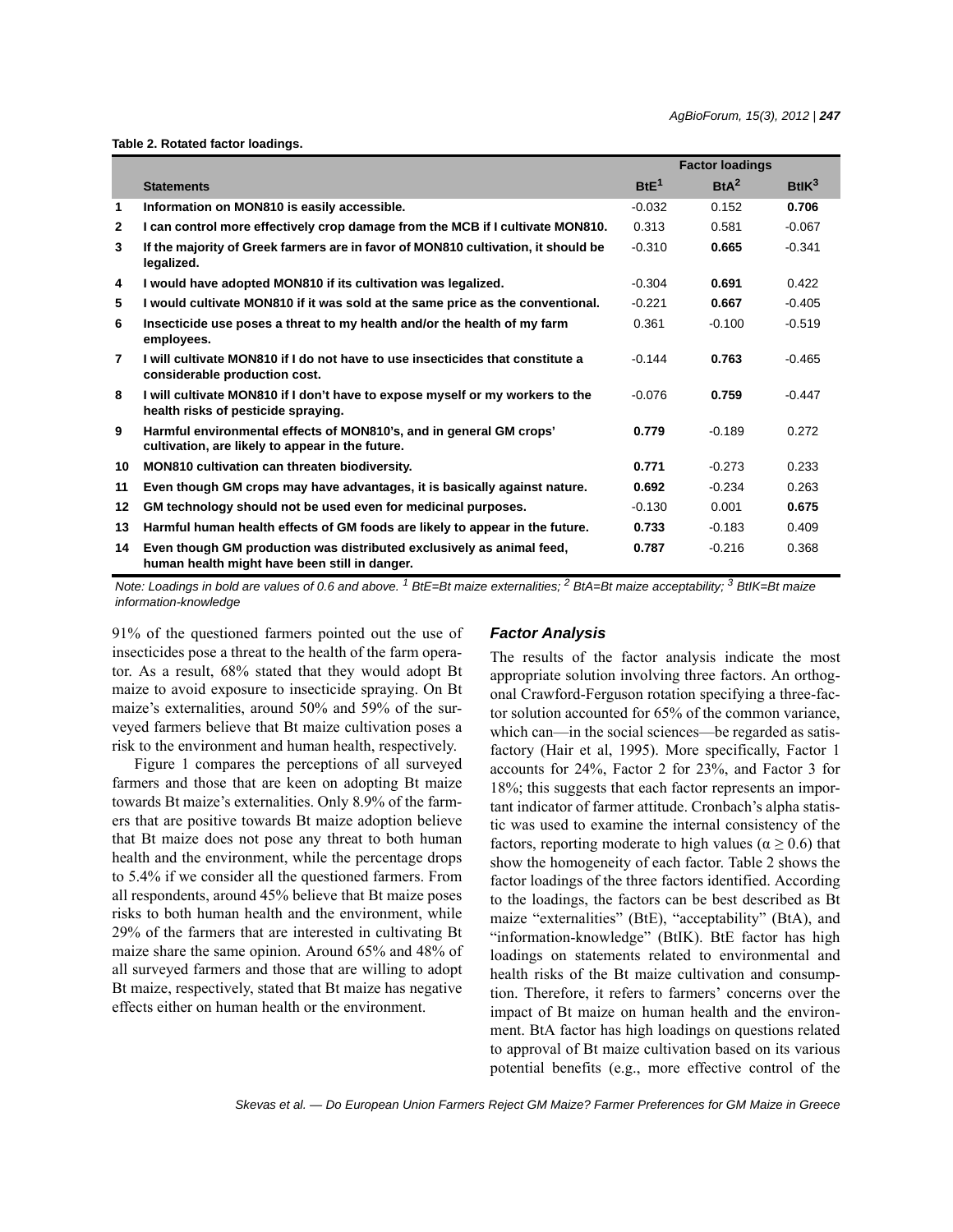**Table 3. Percentage of changes in each cluster.**

| <b>Cluster names</b>                                                                          | <b>Percentages</b> |
|-----------------------------------------------------------------------------------------------|--------------------|
| USE (farmers that are unaware of the Bt technology and consider it safe for the environment)  | 30(61)             |
| UNSE (farmers that are unaware and do not consider Bt technology as safe for the environment) | 18 (36)            |
| ASA (farmers that are aware of and support the adoption of Bt technology)                     | 26(52)             |
| AOA (farmers that are aware of and oppose its adoption)                                       | 26(52)             |

*Note. Numbers in parenthesis represents the number of respondents.*

**Table 4. Cluster means for attitudinal statements.**

|                |                                                                                                                         |            |             | <b>Clusters</b> |            |                    |
|----------------|-------------------------------------------------------------------------------------------------------------------------|------------|-------------|-----------------|------------|--------------------|
|                | <b>Statements</b>                                                                                                       | <b>USE</b> | <b>UNSE</b> | <b>ASA</b>      | <b>AOA</b> | <b>Full sample</b> |
| 1              | Information on MON810 is easily accessible.                                                                             | 1.61       | 1.47        | 2.65            | 2.13       | 1.99               |
| $\mathbf{2}$   | I can control more effectively crop damage from the MCB if I<br>cultivate MON810.                                       | 3.3        | 3.83        | 3.71            | 2.77       | 3.36               |
| 3              | If the majority of Greek farmers are in favor of MON810<br>cultivation, it should be legalized.                         | 4.21       | 3.61        | 3.73            | 1.94       | 3.39               |
| 4              | I would have adopted MON810 if its cultivation was legalized.                                                           | 4.7        | 3.83        | 3.75            | 1.67       | 3.52               |
| 5              | I would cultivate MON810 if it was sold at the same price as the<br>conventional one.                                   | 4.26       | 3.61        | 3.67            | 1.62       | 3.31               |
| 6              | Insecticide use poses a threat to my health and/or the health of<br>my farm employees.                                  | 4.66       | 4.92        | 3.98            | 4.37       | 4.45               |
| $\overline{7}$ | I will cultivate MON810 if I do not have to use insecticides that<br>constitute a considerable production cost.         | 4.62       | 4.22        | 4.08            | 2.04       | 3.74               |
| 8              | I will cultivate MON810 if I don't have to expose myself or my<br>workers to the health risks of pesticide spraying.    | 4.52       | 4.31        | 4.15            | 2.1        | 3.76               |
| 9              | Harmful environmental effects of MON810's, and in general GM<br>crops' cultivation, are likely to appear in the future. | 2.64       | 4.17        | 3.85            | 4.04       | 3.59               |
| 10             | <b>MON810 cultivation can threaten biodiversity.</b>                                                                    | 2.74       | 4.28        | 3.63            | 4.12       | 3.6                |
| 11             | Even though GM crops may have advantages, it is basically<br>against nature.                                            | 2.82       | 4.28        | 3.87            | 4.23       | 3.72               |
| 12             | GM technology should not be used even for medicinal purposes.                                                           | 2.75       | 2.11        | 3.71            | 3.46       | 3.07               |
| 13             | Harmful human health effects of GM foods are likely to appear in<br>the future.                                         | 2.66       | 4.19        | 3.98            | 4.19       | 3.67               |
| 14             | Even though GM production was distributed exclusively as<br>animal feed, human health might have been still in danger.  | 2.48       | 4.31        | 3.96            | 4.27       | 3.65               |

pest, no insecticide use). This category captures the tendency of a farmer to cultivate Bt maize. The third factor (BtIK) has high loadings on statements that concern farmers' information on Bt maize. Therefore, it reflects the knowledge status of Greek farmers on Bt maize.

#### *Cluster Analysis*

To identify farmer-segment attitudes towards Bt maize, a cluster analysis was run based on the findings of factor analysis. The number of clusters to be generated was identified using the Calinski and Harabasz (1974) pseudo-F index (Calinski stopping rule; Milligan & Cooper, 1985). The pseudo-F index increased as more clusters were added, but was minimized after the fourth cluster. Therefore, four clusters were considered appropriate. Table 3 provides the number and percentage of cases in each cluster: the four clusters carry cluster membership of 30%, 18%, 26%, and 26%, respectively. An ANOVA test was performed to test the validity of the four clusters. A 1% significance level was attained, indicating robust results of classification. To label the four clusters, both the original questions and the results of the factor analysis were used. Table 4 presents the sample and clusters' means based on the raw data of the attitudinal statements. Cluster labeling was not based on individual statements but on differences between group means. Cluster 1 had the lowest score for information on the Bt technology (Statement 1) and low scores for potential environmental/health risks of Bt maize (Statements 9, 10, 11, 13, 14). Thus the following label was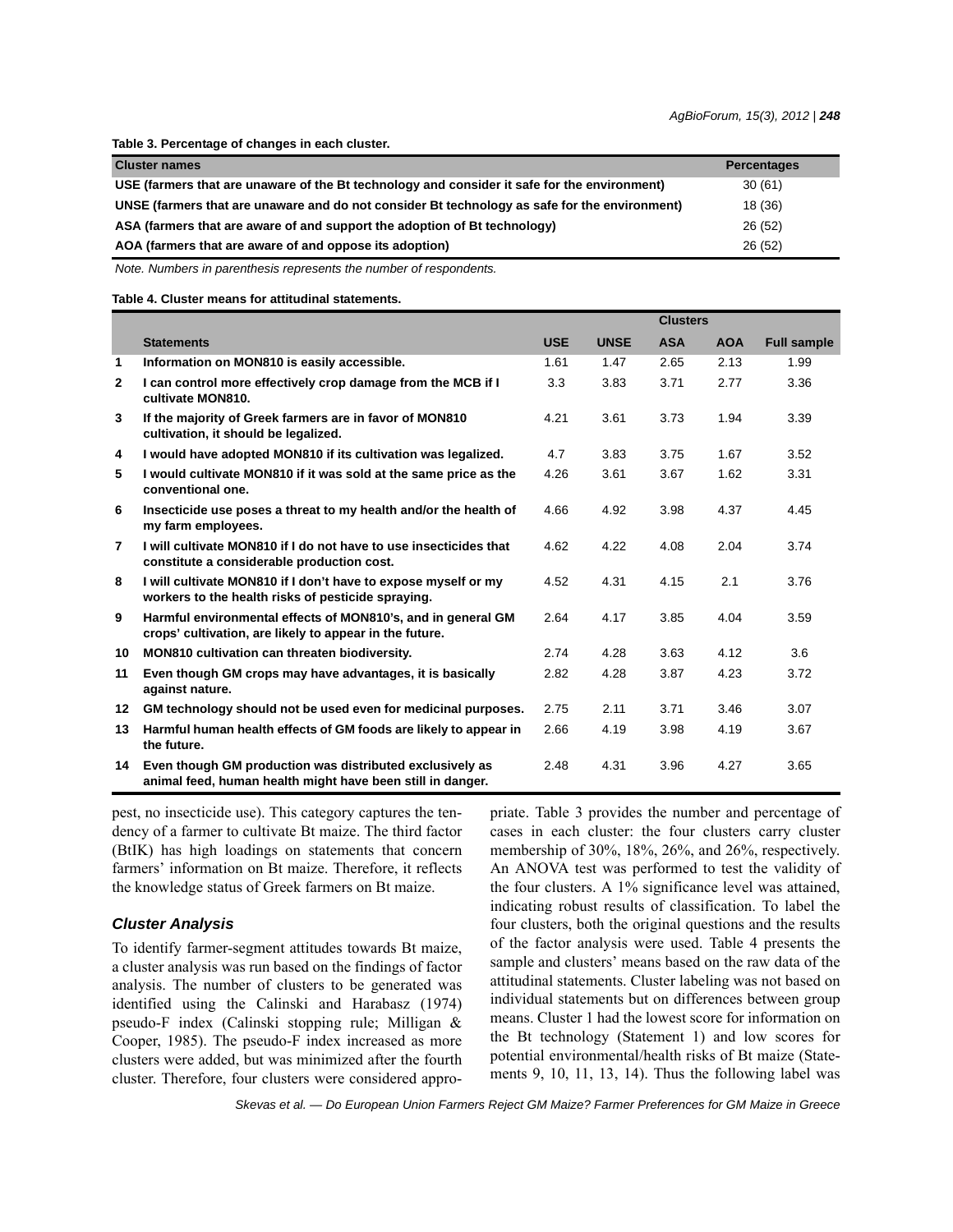| <b>Variable</b>            | <b>Definition</b>                                                                                                                               | <b>Full sample</b> | <b>USE</b> | <b>UNSE</b> | <b>ASA</b> | <b>AOA</b> |
|----------------------------|-------------------------------------------------------------------------------------------------------------------------------------------------|--------------------|------------|-------------|------------|------------|
| Age                        | Age in years                                                                                                                                    | 53.21              | 55.05      | 51.97       | 52.42      | 52.71      |
| <b>Education</b>           | 1=secondary or tertiary education (university<br>or college); 0=no education or attendance of<br>primary education                              | 0.49               | 0.47       | 0.53        | 0.42       | 0.58       |
| Total area planted         | Measured in hectares (ha)                                                                                                                       | 23.60              | 20.83      | 21.42       | 24.50      | 27.29      |
| Maize area planted         | Measured in hectares (ha)                                                                                                                       | 10.84*             | $14.12*$   | $8.41*$     | $8.34*$    | $11.19*$   |
| Cooperative<br>member      | 1=cooperative member; 0=otherwise                                                                                                               | $0.75*$            | $0.59*$    | $0.89*$     | $0.83*$    | $0.75*$    |
| Maize use                  | 1=maize produce was sold commercially;<br>0=maize production was used at the farm or<br>one part was used at the farm and the other<br>was sold | 0.75               | 0.69       | 0.81        | 0.69       | 0.83       |
| Insecticide use            | 1=used insecticides to control corn borers;<br>0=otherwise                                                                                      | 0.14               | 0.17       | 0.19        | 0.11       | 0.09       |
| Agricultural<br>income     | Annual income estimated in Euros (x1000)                                                                                                        | 31.03              | 37.52      | 28.59       | 27.11      | 29.02      |
| Non-agricultural<br>income | Annual off-farm income estimated in Euros<br>(x1000)                                                                                            | 4.51               | 9.32       | 1.91        | 2.37       | 4.44       |

**Table 5. Socioeconomic characteristics by cluster.**

*Note. \* significant at the 0.05 level.*



**Figure 2. Farmers' cluster membership and mean factor deviations.**

preferred: farmers that are unaware of the Bt technology and believe that it is safe for the environment/health (USE). Cluster 2 also scored low on information about the Bt technology (Statement 1), but scores for potential environmental/health risks of Bt maize were high. Therefore, the following name was assigned to this cluster: farmers that are unaware of the technology and believe that it is not safe for the environment (UNSE). Clusters 3 and 4 had high scores for information on the Bt technology, but they differed in Bt adoption statements (Statements 3, 4, 5, 7, 8). Thus, the names preferred for Clusters 3 and 4 were: farmers that are aware of the technology and support its adoption (ASA), and farmers that are aware and oppose its adoption (AOA), respectively.

Figure 2 shows the mean deviation of each cluster from the grand factor mean of the overall sample for the three factors. The first group (31% of respondents) is not aware of the Bt technology but does not believe that it can harm the environment/health. The second cluster is also unaware of Bt technology but thinks that it can harm the environment/health. The members of the first two clusters are slightly positive towards Bt maize adoption. Sixty-one (30.35%) and 36 (17.91%) respondents belong to the first and second cluster, respectively. The third and fourth clusters consist of farmers that are aware of the Bt technology and are in favor and against adopting it, respectively. Each of these two clusters consists of 52 (25.87%) respondents.

Another aspect in which farmers differ among clusters is their socioeconomic characteristics (Table 5). Farmers that perceive Bt maize as unsafe for the environment/health are more often cooperative members, while the group of farmers that does not express any environmental/health concerns contains fewer cooperative members. The number of cooperative members is high, but not significantly different for supporters (ASO) and opponents (AOA) of adopting Bt maize. Farmers that are not highly concerned with Bt maize's environmental/health risks have higher maize area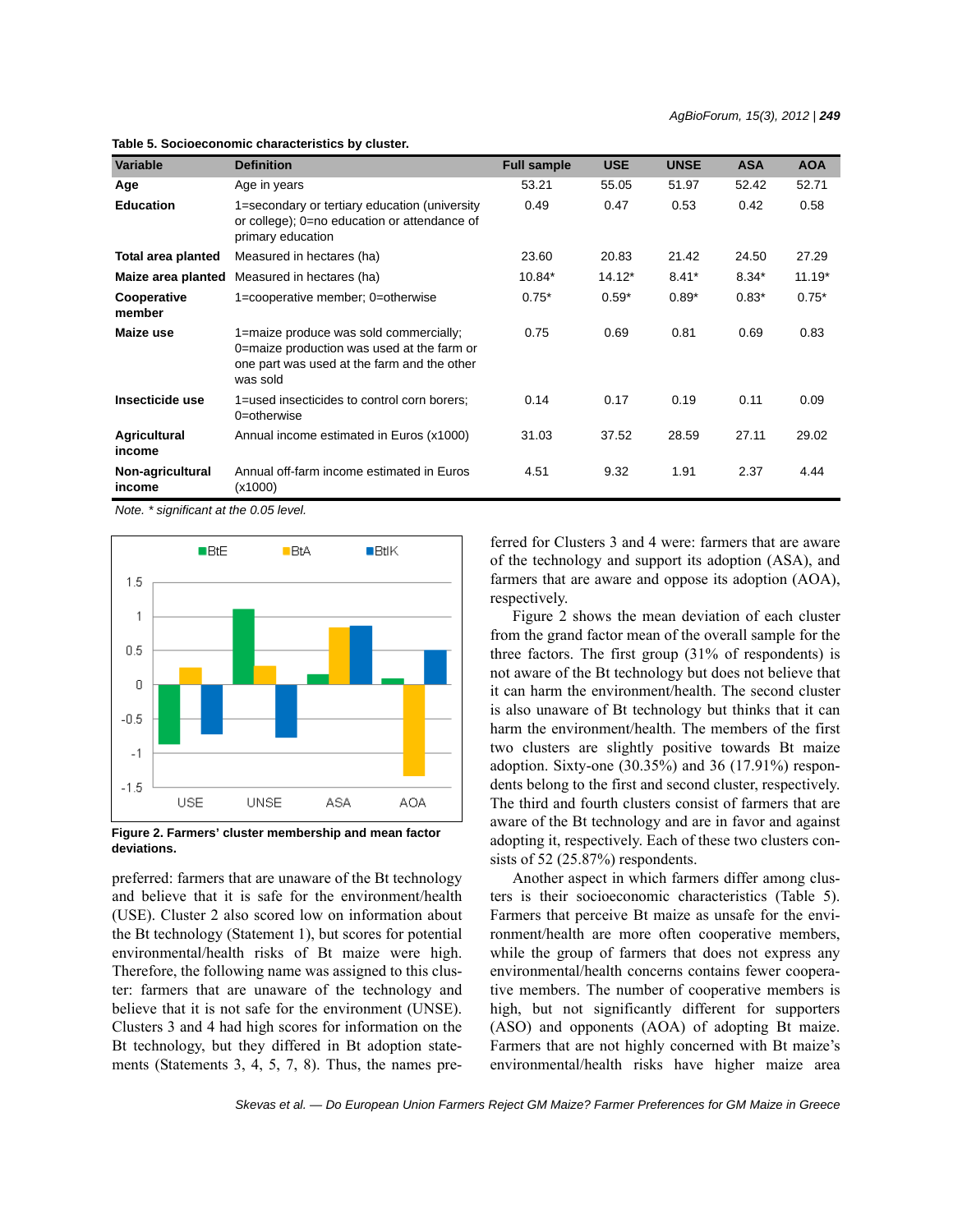| Table 6. Marginal effects of multinomial logit model explaining cluster membership by socioeconomic characteristics. |  |  |  |
|----------------------------------------------------------------------------------------------------------------------|--|--|--|
|----------------------------------------------------------------------------------------------------------------------|--|--|--|

| <b>Cluster</b>                        | <b>USE</b>             | <b>UNSE</b> | <b>ASA</b>    | <b>AOA</b>    |
|---------------------------------------|------------------------|-------------|---------------|---------------|
| Age                                   | 0.0072                 | $-0.0035$   | $-0.0049$     | 0.0011        |
|                                       | (0.0033)               | (0.0025)    | (0.0035)      | (0.0031)      |
| Maize area planted                    | 0.0008                 | $-0.0005$   | $-0.0005$     | 0.0002        |
|                                       | (0.0003)               | (0.0003)    | (0.0004)      | (0.0003)      |
| Other crops area planted <sup>a</sup> | $-0.0001$              | 0.0003      | 0.0002        | $-0.0004$ *** |
|                                       | (0.0002)               | (0.0001)    | (0.0002)      | (0.0002)      |
| <b>Cooperative member</b>             | $-0.2355$ <sup>*</sup> | 0.1442      | 0.1091        | $-0.0177$     |
|                                       | (0.0623)               | (0.0956)    | (0.0808)      | (0.0724)      |
| Maize use                             | $-0.1241***$           | 0.0906      | $-0.0386$     | 0.0721        |
|                                       | (0.0688)               | (0.0709)    | (0.0702)      | (0.0874)      |
| <b>Education</b>                      | 0.0433                 | $-0.0293$   | $-0.1252$ *** | 0.1112        |
|                                       | (0.0869)               | (0.0633)    | (0.0716)      | (0.0901)      |
| Insecticide use                       | $-0.1351***$           | $-0.0494$   | 0.1093        | 0.0752        |
|                                       | (0.0763)               | (0.0672)    | (0.0958)      | (0.0917)      |

*Note. Standard errors in parentheses*

*\*, \*\*, and \*\*\* indicate that the estimate is significantly different from zero at the 10%, 5%, and 1% significance level, respectively. a It represents farmers' non-maize area planted and is computed by subtracting the maize area planted from the farm's total area planted.*

planted than all the other groups of farmers. The mean age, education, total area planted, maize, and insecticide use do not show significant differences across clusters. Farmers with higher agricultural and non-agricultural income are more often considering Bt maize as safe for the environment/health compared to the rest of the clusters, but these differences are not significant even at the 10% significance level.

To explain the cluster membership, a multinomial logit regression was estimated, using the GM opponent cluster (AOA) as the reference category. Table 6 reports the marginal effects. Older respondents with larger maize areas planted, who do not belong to cooperative groups, do not sell maize commercially, and do not use insecticides to control corn borers are more likely to belong to the USE cluster. The UNSE members are more likely to have larger land area devoted to other (than maize) crops than the cluster of opponents (AOA). Finally, the ASA cluster members are less likely to be highly educated.

# *Perceptions in Relation to Farm and Farmer Characteristics*

The relationship between farmers' perceptions for Bt technology and their characteristics were analyzed using multivariate regressions. The dependent variables were the three factors obtained from factor analysis (i.e., BtE, BtA, and BtIK), while the independent variables were the farmers' socioeconomic characteristics. Based on a correlation analysis, the variable 'total farm size' was excluded from the estimation, as it was highly correlated with the variables 'agricultural output' and 'maize area planted.' Results of the multivariate analysis are shown in Table 7. On BtE, farmers with higher maize hectarage express less concern about environmental and health risks of Bt maize, while those that sell their maize produced commercially and those who are cooperative members were more concerned about Bt maize externalities. Age, education, and agricultural and non-agricultural income are found to be insignificant. As far as the acceptability of the Bt maize technology (BtA) is concerned, high-income farmers seem to be more eager to cultivate Bt maize than low-income farmers. Education level of the operator has a negative—though statistically insignificant—effect on adoption. For BtIK, being a member of a cooperative provides a better understanding of the new technology. All other variables were not significant at less than 10% significance level.

### **Discussion**

Most of the surveyed farmers stated that information on Bt maize is not easily accessible (Table A1). As Greece has banned the cultivation of GM crops, state agricultural authorities, cooperatives, and seed companies cannot officially inform farmers about GM maize varieties. The ministry of Rural Development and Food has rejected a recent university application for field trials, and earlier illegal field trials were subject to vandalism (GMO Compass, 2010a).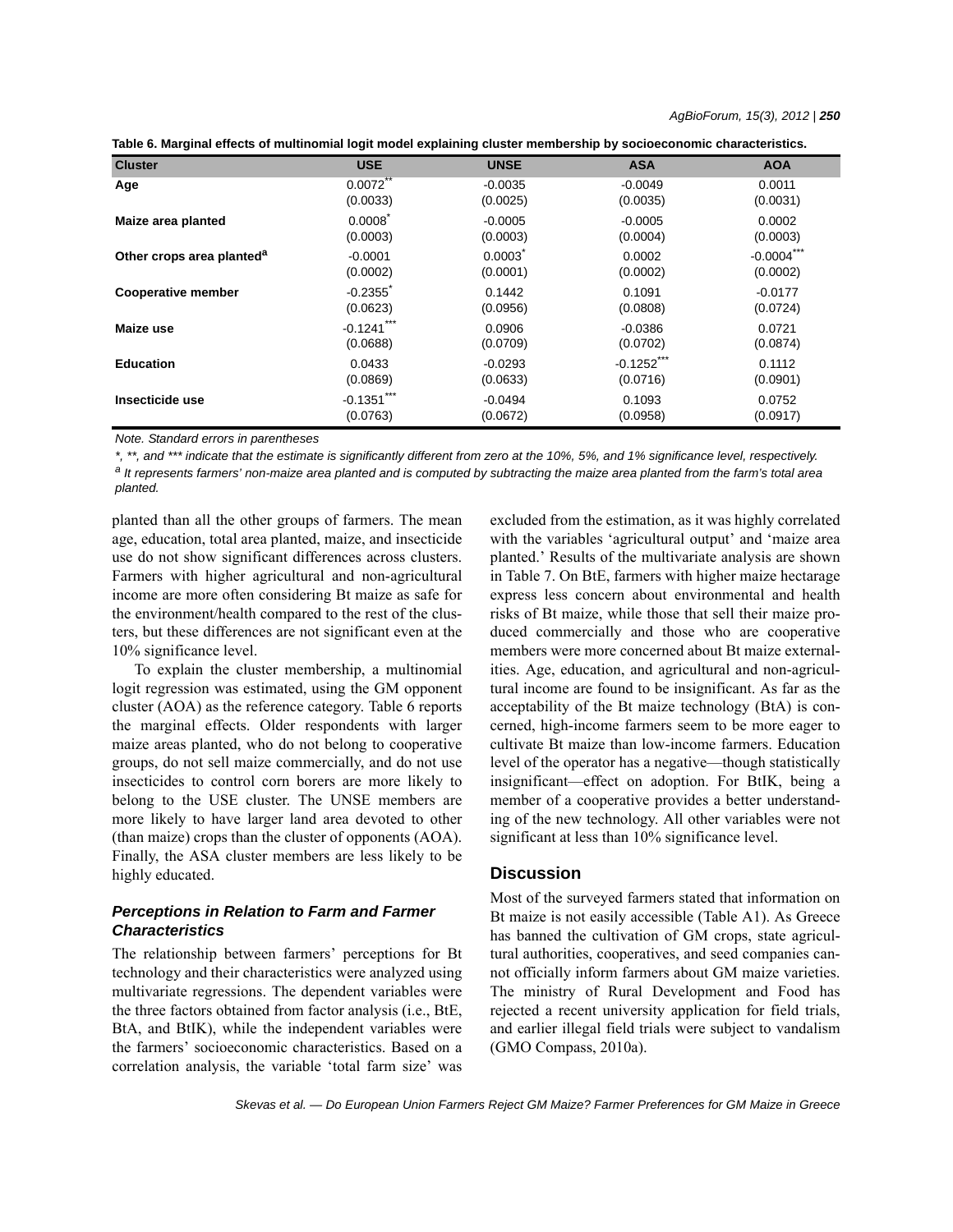|                     | <b>Factors</b>         |            |             |  |  |
|---------------------|------------------------|------------|-------------|--|--|
| <b>Variables</b>    | <b>BtE</b>             | <b>BtA</b> | <b>BtlK</b> |  |  |
| Age                 | $-0.097$               | $-0.154$   | $-0.297$    |  |  |
|                     | (0.789)                | (0.683)    | (0.432)     |  |  |
| Maize area planted  | $-0.214$ <sup>**</sup> | $-0.012$   | $-0.015$    |  |  |
|                     | (0.018)                | (0.892)    | (0.867)     |  |  |
| <b>Agricultural</b> | 0.028                  | $0.218$ ** | $-0.077$    |  |  |
| income              | (0.753)                | (0.020)    | (0.405)     |  |  |
| Non-agricultural    | 0.009                  | $-0.013$   | 0.020       |  |  |
| income              | (0.717)                | (0.592)    | (0.437)     |  |  |
| <b>Education</b>    | 0.191                  | $-0.281$   | $-0.010$    |  |  |
|                     | (0.299)                | (0.139)    | (0.957)     |  |  |
| Cooperative         | 0.515                  | 0.093      | $0.392$ **  |  |  |
| member              | (0.002)                | (0.576)    | (0.021)     |  |  |
| Maize use           | $0.351$ **             | $-0.033$   | $-0.072$    |  |  |
|                     | (0.036)                | (0.846)    | (0.673)     |  |  |

**Table 7. Comparison of farmers' perceptions on GM maize technology with farm and farmer characteristics.**

*Note. \* and \*\* indicate that the estimate is significantly different from zero at the 1% and 5% significance level, respectively.*

The low number of farmers that used insecticides to reduce corn borer crop damage is mainly attributed to the lack of access to special spraying machinery (Consmüller, Beckmann, & Schleyer, 2008). The majority of the sampled farmers responded positively (61%) about cultivating Bt maize if the ban is lifted (Table A1). These results are in line with Skevas et al. (2009), who conducted a survey of GM and non-GM maize farmers in Portugal. They found that 50% of the non-GM maize farmers were open to cultivating GM maize, 2% were answered negatively, and 48% were undecided. Similarly, the Polish Federation of Biotechnology (PFB, 2004) has conducted a survey on the knowledge and acceptability of GM crops by Polish farmers and found that 59% of the interviewed farmers would like to have the choice to cultivate GM crops. A more recent farm report from Poland (PFB, 2006), presenting results from GM crops' marketing tests, revealed that 42% and 85% of the respondents agree that GM seeds should be commercially available and farmers should have the right to choose whether to cultivate GM crops, respectively. Interestingly, in a recent study among farmers in Spain, France, and Hungary on the potential adoption of herbicide-tolerant maize, Areal et al. (2011) found a low rate among French (37%) and Hungarian (38%) farmers who agree with their countries' bans on Bt maize and the governments' strong opposition towards GM crops. Our results show that the government's strong opposition towards GM crops is *AgBioForum, 15(3), 2012 | 251*

not necessarily reflected by the view of the majority of the farmers.

The economic benefits of GM maize cultivation (increased yield, decreased production cost) are the main drivers behind Greek farmers to adopt the GM technology (Table A1). Gomez-Barbero, Berbel, and Rodriguez-Cerezo (2008) and Skevas et al. (2009) reported the economic benefits of Bt maize cultivation (e.g., higher yields) and the low risk of corn borer damage among the most important reasons for cultivating Bt maize in Spain and Portugal, respectively. Areal et al. (2011) also found that economic aspects are the major reasons for the potential adoption of herbicide-tolerant maize in France, Hungary, and Spain, and herbicide-tolerant oilseed rape in the Czech Republic, Germany, and the United Kingdom. The high number of Greek farmers that expressed their neutrality on the effectiveness of Bt maize in controlling pest damage (Table A1) may be credited to the lack of previous experience in cultivating Bt maize compared to Spanish and Portuguese farmers.

On Bt maize externalities, only a very small number of the farmers that support its cultivation believe that it does not pose any risk to human health and the environment (Figure 1); even so, there are netenvironmental benefits linked with Bt-maize production (Wesseler, Scatasta, & Fall, 2011). Lack of previous experience in planting Bt maize, ignorance of the environmental and health safety assessments for approval and cultivation of a GM crop in the EU (EFSA, 2009), and the overall negative attitude of the Greek government towards GM food and crops, may be some of the reasons that explain farmers' concerns about Bt maize externalities. The small percentage of farmers that did not express any concerns about Bt maize risks for human health and the environment contradicts the findings of Skevas et al. (2009) for Portugal; that study reported that almost all GM farmers believe that Bt maize cannot harm human health and the environment. In the same study, few non-GM farmers have referred to Bt maize externalities as a reason for not adopting the technology.

Selling all of the produced crop commercially and being a member of a cooperative tends to increase farmers' awareness of Bt maize risks. Personal or cooperative contracts for selling the produced maize may exist between farmers and food companies. If these food companies have been certified or self-declared as GMfree,<sup>8</sup> this may also affect farmers' opinions toward Bt maize.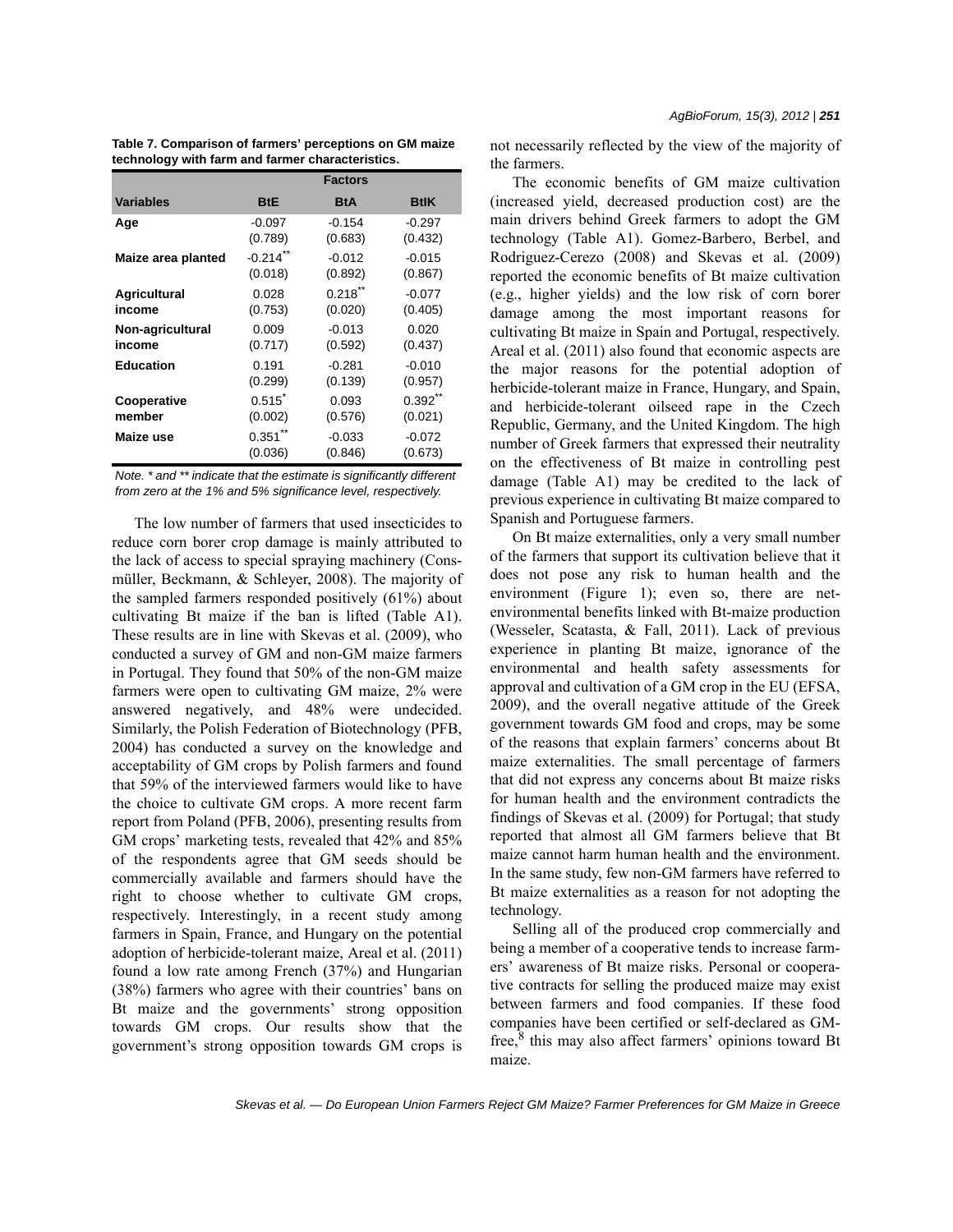As far as the willingness to adopt the GM technology is concerned, high-income farmers are more eager to cultivating Bt maize than low-income farmers. Economic benefits drawn from higher yields, less or no use of pesticides, and more effective control of the MCB damage can drive those farmers to adopt the GM technology. The positive influence of farm profit on GM crops' adoption is also referred by Marra et al. (2001) for Bt cotton adoption in the United States, and Breustedt et al. (2008) for GM oilseed rape adoption in Germany. Marra et al. (2001) reported a positive impact of farmers' education level on GM crops' adoption, which is inconsistent with our results. Weaver (2005) reported a negative influence of education on adoption of transgenic soybean in the United States. This is verified by the cluster analysis employed in this study, which shows that supporters of GM maize adoption are less likely to be highly educated (Table 4).

The results show that a considerable group of farmers (66%) do not oppose GM technology. Arvanitoyannis and Krystallis (2005) show the existence of a similar segment (56%) on the consumer side. Therefore, EU and Greek policymakers should realize that there is not a consensus regarding the rejection of GM crops in Greece. The continuous opposition of GMOs by Greek environmental groups and NGOs is still affecting even experimental GM cultivation (Botetzagias, Boudourides, & Kalamaras, 2004; Marouda-Chatjoulis, Stathopoulou, & Sakellaris, 1998). Also, the previous (2001) directive on the deliberate release of GMOs provided the legal certainty that member states needed to adopt permanent bans (through recourse to the safeguard clause), thus discouraging potential legal challenges from biotechnology companies or other stakeholders. But the renationalization of GM crop cultivation decisionmaking may weaken the legal position of countries that ban GM crop cultivation. According to the new proposal (IP/10/921), bans on GM crops' cultivation should be based on reasons other than the environmental risks of GM crops and food. Maintaining public order in the face of severe public opposition to the GM technology may be used as a reason for banning GM crops. But this study shows most of the questioned farmers do not oppose GM technology, while evidence from the

consumers' side leads to similar conclusions (Arvanitoyannis & Krystallis, 2004).

# **Conclusions**

In this study, we examined large Greek farmers' acceptability and perceptions toward Bt maize cultivation. Factor analysis was used to reduce the number of variables coming from a Likert-scale-type survey, while a cluster analysis on the identified factors revealed different groups of farmers. Multivariate regression has been applied to get empirical insights into farmers' perceptions of Bt maize and their socioeconomic characteristics. The most interesting finding is that most of the surveyed farmers responded positively to the notion of cultivating Bt maize if Greece lifts the current ban. However, a notable number of all respondents—and those that are positive toward Bt maize adoption—stated that Bt maize could pose a threat to human health and the environment. This is contrary to EFSA's health and environmental assessments and other scientific studies, which show that early concerns about severe negative implications on the environment have not materialized. GM adoption decisions are driven by expectations of decreased production costs due to reduced insecticide use. High agricultural income earners, and not necessarily highly educated farmers, are more likely to adopt Bt maize. Older and specialized maize farmers show a low level of concern about potential environmental safety and potential food safety issues associated with the cultivation of Bt maize. Selling the maize harvest and being a member of a cooperative increases farmers' awareness of the external effects of GM technology. Lack of information about Bt maize increases farmers' uncertainty on the effectiveness of the technology and their negative attitudes towards its environmental and health effects.

Furthermore, GM technology is not opposed by the majority of Greek maize producers. This finding contradicts the results of the recent Eurobarometer (2010) survey by showing that there is no consensus regarding the rejection of GM technology in Greece. The ban alone causes an economic loss of about  $E12$  million per year. Under the current financial crisis, Greece cannot afford to forgo this kind of economic benefit. As EU coexistence policies also require non-discrimination against potential GM farmers, a constructive dialogue with all the involved stakeholders must begin to determine if there is a real demand for GM crops. Further, as the new EU regulations demand the GM bans to be based on rea-

*<sup>8.</sup> Greenpeace Greece has published a consumers' guide that classifies Greek food companies according to their intensity in using GM feed in their production process (Greenpeace, 2010).*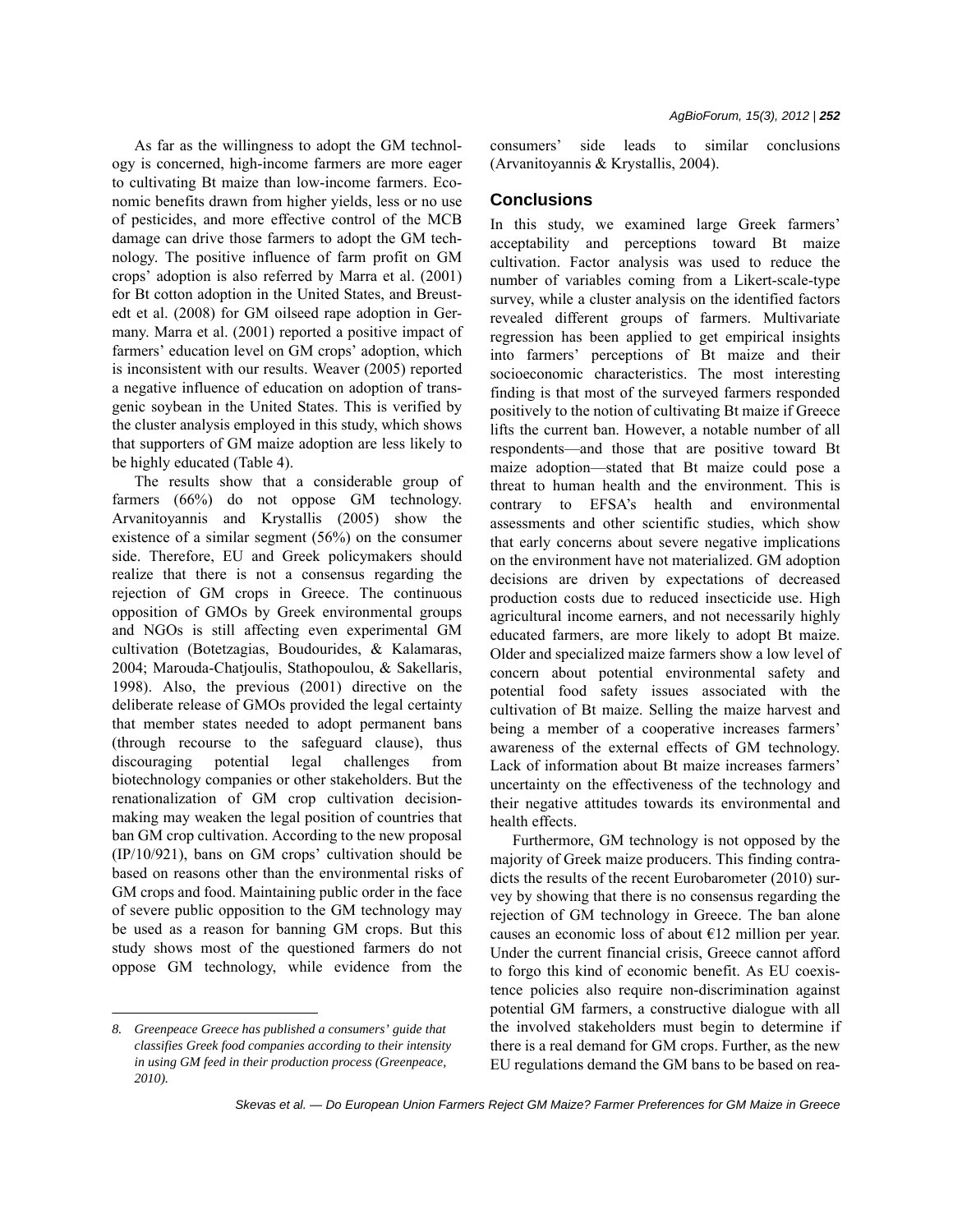sons other than the environmental and health externalities of GM crops, our results do not support the Greek ban based on the argument that it is supported by the majority of farmers. Future research should investigate farmers' preferences towards GM crops in other EU member states that oppose GM crop cultivation as well. Such research can provide more detailed—local, crop, and trait differentiated—information about farmers' views regarding the technology. This information will be important as the number of GMO-free food products, and farmers involved in their production is increasing in the EU; simultaneously, the number of GM crops worldwide increases. These developments pose new challenges—not only for EU farmers—that need more attention.

Our snowball sampling approach helped to reach a segment of farmers from a hidden population that was less accessible if a probabilistic sampling method was to be applied. However, as noted by many researchers (e.g., Atkinson & Flint, 2001; Kendall et al., 2008), we believe that the data collected through this methodology over-represented the proportion of some segments of Greek maize farmers, especially the USE farmers (segment). Our results are therefore over optimistic. As a result, adjustment towards systematic data collection could significantly improve the current research findings and perhaps our understanding of the general Greek farmers' attitudes toward GMOs.

#### **References**

- Alexander, C.E., & Van Mellor, T. (2005). Determinants of corn rootworm resistant corn adoption in Indiana. *AgBioForum*, *8*(4), 197-204. Available on the World Wide Web: http:// www.agbioforum.org.
- Álvarez-Alfageme, F., Bigler, F., & Romeis, J. (2010). Laboratory toxicity studies demonstrate no adverse effects of Cry1Ab and Cry3Bb1 to larvae of Adalia bipunctata (Coleoptera: Coccinellidae): The importance of study design. *Transgenic Research*, *20*(3), 467-479.
- Areal, F.J., Riesgo, L., & Rodriguez-Cerezo, E. (2011). Attitudes of European farmers towards GM crop adoption. *Plant Biotechnology Journal*, *9*(9), 945-957.
- Antonopoulou, L., Papadas, C.T., & Targoutzidis, A. (2009). The impact of socio-demographic factors and political perceptions on consumer attitudes towards genetically modified foods: An econometric investigation. *Agricultural Economics Review*, *10*(2).
- Arvanitoyannis, I.S., & Krystallis, A. (2005). Consumers' beliefs, attitudes and intentions towards genetically modified foods, based on the 'perceived safety vs. benefits' perspective. *International Journal of Food Science & Technology*, *40*(4), 343- 60.
- Atkinson, R., & Flint, J. (2001). Accessing hidden and hard to reach populations: Snowball research strategies. *Social Research Update*, *28*(1), 93-108.
- Bakshi, A. (2003). Potential adverse health effects of genetically modified crops. *Journal of Toxicology and Environmental Health Part B: Critical Reviews*, *6*(3), 211-225.
- Barbieri, C., & Mshenga, P. (2008). The role of firm and owner characteristics on the performance of agritourism farms. *Sociologia Ruralis*, *48*(2), 166-183.
- Batrinou, A.M., Spiliotis, V., & Sakellaris, G. (2008). Acceptability of genetically modified maize by young people. *British Food Journal*, *110*(3), 250-259.
- Beckmann, V., & Wesseler, J. (2007). Spatial dimension of externalities and the Coase theorem: Implications for coexistence of transgenic crops. In W. Heijman (Ed.), *Regional externalities* (pp. 215-234). Berlin: Springer.
- Botetzagias, I.A., Boudourides, M.A., & Kalamaras, D.B. (2004, June). *Biotechnology in Greece* (Stage Thematic Network Discussion Paper 10). Patras, Greece: University of Patras.
- Breustedt, G., Müller-Scheeßel, J., & Latacz-Lohmann, U. (2008). Forecasting the adoption of GM oilseed rape: Evidence from a discrete choice experiment in Germany. *Journal of Agricultural Economics*, *59*(2), 237-256.
- Calinski, T., & Harabasz, J. (1974). A dendrite method for cluster analysis. *Communications in Statistics*, *3*(1), 1-27.
- Cellini, F., Chesson, A., Colquhoun, I., Constable, A., Davies, H.V., Engel, K.H., et al. (2004). Unintended effects and their detection in genetically modified crops. *Food and Chemical Toxicology*, *42*(7), 1089-1125.
- Consmüller, N., Beckmann V., & Schleyer, C. (2008). Koordination und Kooperation beim Bt-Maisanbau in Brandenburg—Eine explorative Untersuchung betrieblicher Strategien der Koexistenz [Coordination and cooperation in the Bt maize in Brandenburg—An exploratory investigation of the company strategies of coexistence]. *Berichte über Landwirtschaft* [Reports on Agriculture], *86*, 242-261.
- Costa-Font, M., Gil, J.M., & Traill, W.B. (2008). Consumer acceptance, valuation of and attitudes towards genetically modified food: Review and implications for food policy. *Food Policy*, *33*(2), 99-111.
- Curtis, K.R., McCluskey, J.J., & Wahl, T.I. (2004). Consumer acceptance of genetically modified food products in the developing world. *AgBioForum*, *7*(1&2), 70-75. Available on the World Wide Web: http://www.agioforum.org.
- Demont, M., & Tollens, E. (2004). First impact of biotechnology in the EU: Bt maize adoption in Spain. *Annals of Applied Biology*, *145*(2), 197-207.
- Demont, M., Dillen, K., Mathijs, E., & Tollens, E. (2007). GM crops in Europe: How much value and for whom? *Euro-Choices*, *6*(3), 46-53.
- Demont, M., Daems, W., Dillen, K., Mathijs, E., Sausse, C., & Tollens, E. (2008). Regulating coexistence in Europe: Beware of the domino-effect! *Ecological Economics*, *64*(4), 683-689.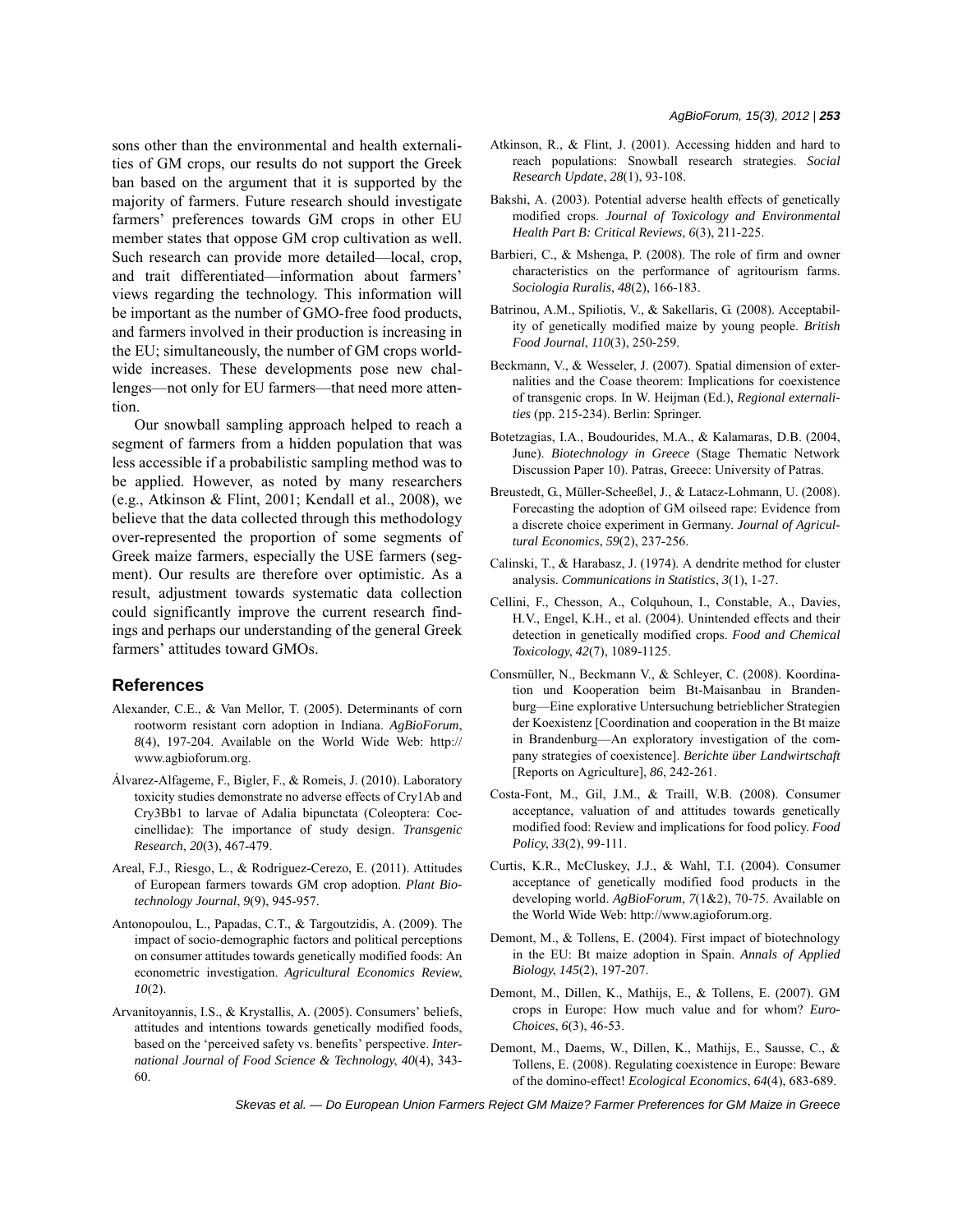- Dunwell, J.M., & Ford, C.S. (2005, November). *Technologies for biological containment of GM and non-GM crops* (Defra Contract CPEC 47 Final Report). Reading, UK: United Kingdom Department of the Environment, Food, and Rural Affairs (DEFRA).
- European Food Safety Agency (EFSA). (2009, July 30). *Scientific opinion: Applications (EFSA-GMO-RX-MON810) for renewal of authorisation for the continued marketing of (1) existing food and food ingredients produced from genetically modified insect resistant maize MON810; (2) feed consisting of and/or containing maize MON810, including the use of seed for cultivation; and of (3) food and feed additives, and feed materials produced from maize MON810, all under Regulation (EC) No 1829/2003 from Monsanto* (Question No EFSA-Q-2007, EFSA-Q-2007-153, EFSA-Q-2007-164). *The EFSA Journal*, *7*(6/1149), 1-85.
- EFSA. (2008, July 11). *Request from the European Commission related to the safeguard clause invoked by Greece on maize MON810 according to Article 23 of Directive 2001/18/EC1* (Scientific Opinion of the Panel on Genetically Modified Organisms: Question No EFSA-Q-2008-313). *The EFSA Journal*, *6*(7/757), 1-12.
- Eurobarometer. (2010, October). *Biotechnology* (Special Eurobarometer 341/Wave 73.1). Brussels: European Commission, Directorate-General for Communication, Brussels.
- EUROPA. (2007, March 26). *Questions and answers on the regulation of GMOs in the European Union* (MEMO/07/117). Brussels: Author. Available on the World Wide Web: http:// europa.eu/rapid/pressReleasesAction.do?reference=MEMO/ 07/117&format=HTML&aged=0%3Cuage=EN&guiLanguage=en.
- Eurostat. (2010). *Statistical office of the European Union* [database]. Luxembourg: Author. Available on the World Wide Web: http://epp.eurostat.ec.europa.eu/portal/page/portal/statistics/search\_database.
- Food and Agriculture Organization (FAO). (2003). *Report of the FAO expert consultation on the environmental effects of genetically modified crops 16-18 June 2003*. Rome: Author.
- FAO/World Health Organization (WHO). (2001, January). *Evaluation of allergenicity of genetically modified foods* (Report of a Joint FAO/WHO Expert Consultation on Allergenicity of Foods Derived from Biotechnology). Rome: Author.
- GMO Compass. (2010a, March 29). *GM plants in the EU in 2009*. Darmstadt, Germany: Author. Available on the World Wide Web: http://www.gmo-compass.org/eng/news/376.efsa\_ national\_bans\_mon810\_unjustified.html.
- GMO Compass. (2010b). EFSA: national bans on MON810 unjustified. Darmstadt, Germany: Author. Available on the World Wide Web: http://www.gmo-compass.org/eng/news/ country\_reports/270.field\_trials\_commercial\_cultivation\_ greece.html.
- Gomez-Barbero, M., Berbel, J., & Rodriguez-Cerezo, E. (2008). Bt-corn in Spain—The performance of the EU's first GM crop. *Nature Biotechnology*, *26*, 384-386.
- Greenpeace. (2010). *A consumer's guide to GM-free animal feed*. Athens: Author.
- Greig, L. (2009). An analysis of the key factors influencing farmer's choice of crop, Kibamba Ward, Tanzania. *Journal of Agricultural Economics*, *60*(3), 699-715.
- Hair, J.F., Anderson, R.E., Tatham, R.L., & Black, W.C. (1995). *Multivariate data analysis*. New York: Macmillan Publishing Company.
- Hellenic Statistical Authority. (2010). *ELSTAT* [database]. Thessaloniki, Greece: Author. Available on the World Wide Web: http://www.statistics.gr.
- Ho, P., & Vermeer, E.B. (2004). Food safety concerns and biotechnology: Consumers' attitudes to genetically modified products in urban China. *AgBioForum*, *7*(4), 158-175. Available on the World Wide Web: http://www.agioforum.org.
- Hossain, F., Pray, C.E., Lu, Y., Huang, J., Fan, C., & Hu, R. (2004). Genetically modified cotton and farmers' health in China. *International Journal of Occupational and Environmental Health*, *10*(3), 296-303.
- Huang, J., Hu, R., Rozelle, S., & Pray, C. (2005). Insect-resistant GM rice in farmers' fields: Assessing productivity and health effects in China. *Science*, *308*(5722), 688-690.
- Jansens, S., Van Vliet, A., Dickburt, C., Buysse, L., Piens, C., Saey, B., et al. (1997). Transgenic corn expressing a Cry9C insecticidal protein from Bacillus thuringiensis protected from European corn borer damage. *Crop Science*, *37*(5), 1616-1624.
- Kendall, C., Kerr, L.R., Gondim, R.C., Werneck, G.L., Macena, R.H.M., Pontes, M.K., et al. (2008). An empirical comparison of respondent-driven sampling, time location sampling, and snowball sampling for behavioral surveillance in men who have sex with men, Fortaleza, Brazil. *AIDS and Behavior*, *12*(1), 97-104.
- Kikulwe, E.M., Wesseler, J., & Falck-Zepeda, J. (2011). Attitudes, perceptions, and trust. Insights from a consumer survey regarding genetically modified banana in Uganda. *Appetite*, *57*(2), 401-413.
- Kolady, D.E., & Lesser, W. (2006). Who adopts what kind of technologies? The case of Bt eggplant in India. *AgBioForum*, *9*(2), 94-103. Available on the World Wide Web: http:// www.agioforum.org.
- Marouda-Chatjoulis, A., Stathopoulou, A., & Sakellaris, G. (1998). Greece. In J. Durant, M. Bauer, & G. Gaskell (Eds.), *Biotechnology in the public sphere* (pp. 77-88). London: Science Museum Publications.
- Marra, M.C., Hubbel, B.J., & Carlson, G.A. (2001). Information quality, technology depreciation, and Bt cotton adoption in the Southeast. *Journal of Agricultural and Resource Economics*, *26*(1), 158-175.
- Marwell, J.C. (2006). Trade and morality: The WTO public morals exception after gambling. *New York University Law Review*, *81*, 802.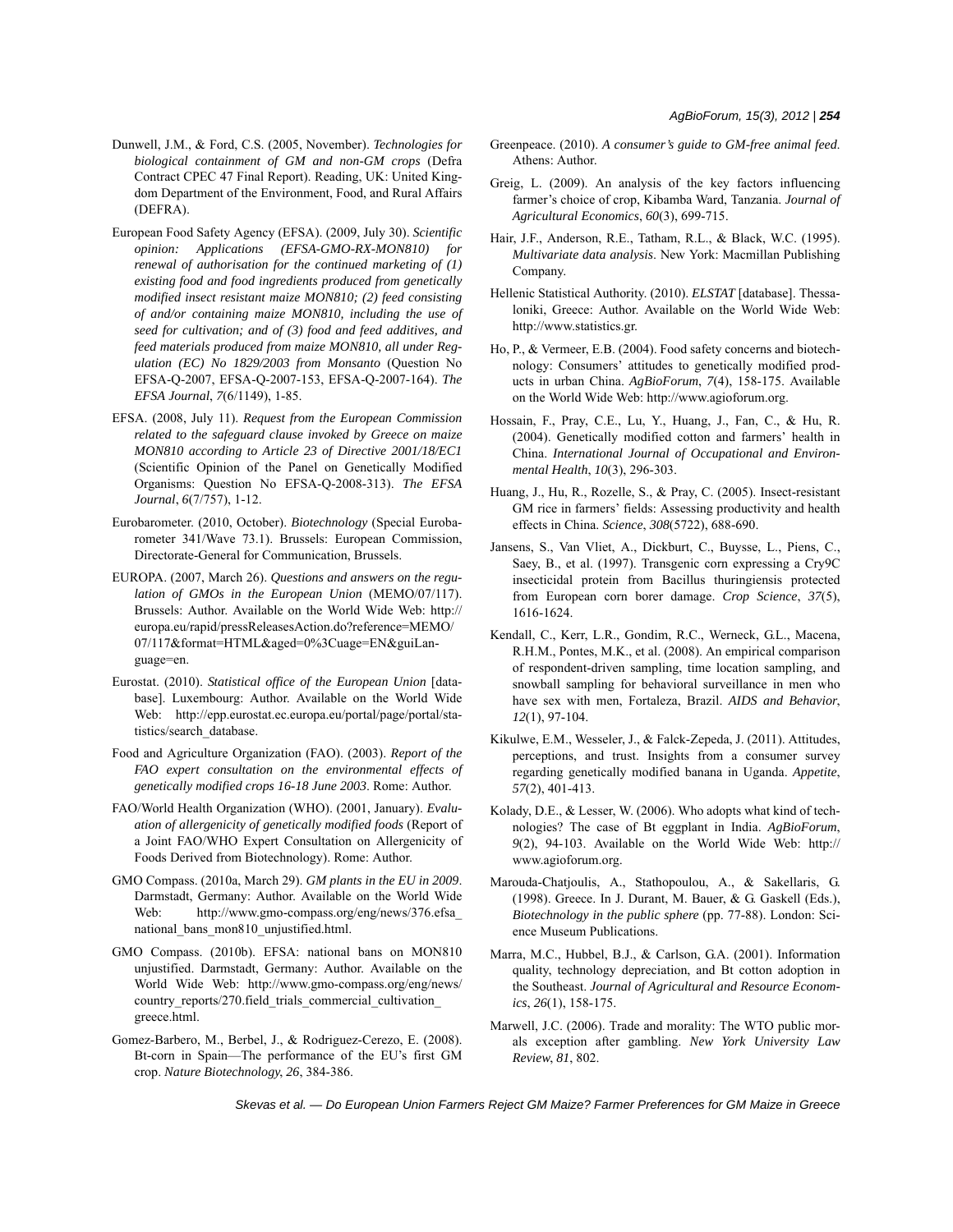- Milligan, G., & Cooper, M. (1985). An examination of procedures for determining the number of clusters in a data set. *Psychometrika*, *50*(2), 159-179.
- Nickson, T.E. (2005). Crop biotechnology: The state of play. In G.M. Poppy & M.J. Wilkinson (Eds.), *Gene flow from GM plants* (pp. 12-42). Oxford, UK: Blackwell.
- Perry, J.N., Devos, Y., Arpaia, S., Bartsch, D., Garthmann, A., Hails, R.S., et al. (2010). A mathematical model of exposure of non-target Lepidoptera to Bt-maize pollen expressing Cry 1Ab within Europe. *Proceedings of the Royal Society B*, *277*(1686), 1417-1425.
- Polish Federation of Biotechnology (PFB). (2004). *Research on knowledge and opinion of Polish farmers on growing GMO*. Łódź, Poland: Author.
- PFB. (2006). *GMO—Presentation of the marketing test's results*. Łódź, Poland: Author.
- Qaim, M., & de Janvry, A. (2003). Genetically modified crops, corporate pricing strategies, and farmers adoption: The case of Bt cotton in Argentina. *American Journal of Agricultural Economics*, *85*(4), 814-828.
- Rankin, J. (2011, March 2). Growing GM crops 'could pose a threat to public order.' *European Voice*.
- Royal Society. (2002). *Genetically modified plants for food use and human health—An update* (Policy Document 4/02). London: Author.
- Skevas, T., Wesseler, J., & Fevereiro, P. (2009). Coping with ex ante regulations for planting Bt-maize—The Portuguese experience. *AgBioForum*, *12*(1), 60-69. Available on the World Wide Web: http://www.agbioforum.org.
- Skevas, T., Fevereiro, P., & Wesseler, J. (2010). Coexistence regulations and agriculture production: A case study of five Bt

maize producers in Portugal. *Ecological Economics*, *69*(12), 2402-2408.

- Society of Toxicology. (2002). *The safety of foods produced through biotechnology* (Draft position paper). Reston, VA: Author.
- Van de Wiel, C., Groot, M., & den Nijs, H. (2005). Gene flow from crop to wild plants and its population—Ecological consequences in the context of GM-crop biosafety, including some recent cxperiences from lettuce. In J.H.H. Wesseler (Ed.), *Environmental costs and benefits of transgenic crops* (pp. 97-110). Dordrecht: Springer.
- Weaver, R. (2005). Ex post evidence on adoption of transgenic crops: US soybeans. In J.H.H. Wesseler (Ed.), *Environmental costs and benefits of transgenic crops* (pp. 125-140). Dordrecht: Springer.
- Wesseler, J., Scatasta, S., & Fall, E.H. (2011). Environmental benefits and costs of GM crops. In C. Carter, G. Moschini, & I. Sheldon (Eds.), *Genetically modified food and global welfare* (pp. 173-199). Bingley, UK: Emerald Group Publishing.
- Wesseler, J., Scatasta, S., & Nillesen, E. (2007). The maximum incremental social tolerable irreversible costs (MISTICs) and other benefits and costs of introducing transgenic maize in the EU-15. *Pedobiologia*, *51*(3), 261-269.
- Wolfenbarger, L.L, Naranjo, S.E, Lundgren, J.G., Bitzer, R.J., & Watrud, L.S. (2008). Bt crop effects on functional guilds of non-target arthropods: A meta-analysis. *PLoS ONE*, *3*, e2118 e2118.
- Wu, F. (2006). Mycotoxin reduction in Bt corn: Potential economic, health, and regulatory impacts. *Transgenic Research*, *15*(3), 277-289.

*See next page for Appendix*